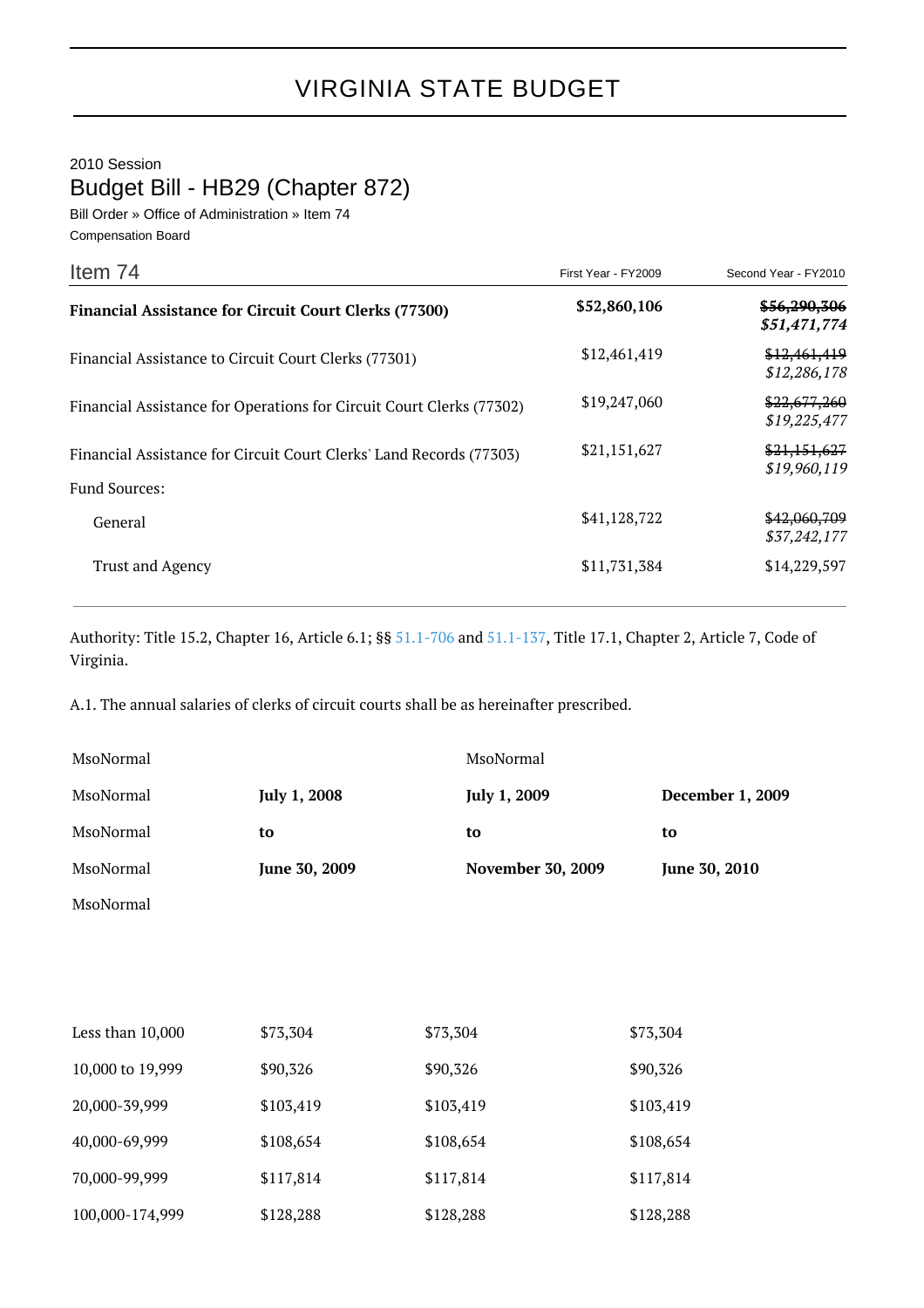| 175,000-249,999     | \$132,270 | \$132,270 | \$132,270 |
|---------------------|-----------|-----------|-----------|
| $250,000$ and above | \$136,146 | \$136,146 | \$136,146 |

2. Whenever a clerk of a circuit court is such for a county and a city, for two or more counties, or for two or more cities, the aggregate population of such political subdivisions shall be the population for the purpose of arriving at the salary of the circuit court clerk under the provisions of this Item.

3. Except as provided in Item 76 A 2, the annual salary herein prescribed shall be full compensation for services performed by the office of the circuit court clerk as prescribed by general law, and for the additional services of acting as general receiver of the court pursuant to  $\S 8.01 - 582$ , Code of Virginia, indexing and filing land use application fees pursuant to  $\S 58.1-5234$ , Code of Virginia, and all other services provided from, or utilizing the facilities of, the office of the circuit court clerk. Pursuant to  $\S 8.01 - 589$ , Code of Virginia, the court shall provide reasonable compensation to the office of the clerk of the circuit court for acting as general receiver of the court. Out of the compensation so allowed, the clerk shall pay his bond or bonds. The remainder of the compensation so allowed shall be fee and commission income to the office of the circuit court clerk.

4. In any county or city operating under provisions of law which authorizes the governing body to fix the compensation of the clerk on a salary basis, such clerk shall receive such salary as shall be allowed by the governing body. Such salary shall not be fixed at an amount less than the amount that would be allowed the clerk under paragraphs A 1 through A 3 of this Item.

5. All clerks shall deposit all clerks' fees and state revenue with the State Treasurer in a manner consistent with § [2.2-806,](http://law.lis.virginia.gov/vacode/2.2-806/) Code of Virginia, unless otherwise provided by the Compensation Board as set forth in § [17.1-284](http://law.lis.virginia.gov/vacode/17.1-284/), Code of Virginia or otherwise provided by law.

B. The reports filed by each circuit court clerk pursuant to § [17.1-283,](http://law.lis.virginia.gov/vacode/17.1-283/) Code of Virginia, for each calendar year shall include all income derived from the performance of any office, function or duty described or authorized by the Code of Virginia whether directly or indirectly related to the office of circuit court clerk, including, by way of description and not limitation, services performed as a commissioner of accounts, receiver, or licensed agent, but excluding private services performed on a personal basis which are completely unrelated to the office. The Compensation Board may suspend the allowance for office expenses for any clerk who fails to file such reports within the time prescribed by law, or when the Board determines that such report does not comply with the provisions of this paragraph.

C. Each clerk of the circuit court shall submit to the Compensation Board a copy of the report required pursuant to § [19.2-349,](http://law.lis.virginia.gov/vacode/19.2-349/) Code of Virginia, at the same time that it is submitted to the Commonwealth's Attorney.

D. There is hereby reappropriated the unexpended balance remaining in this program on June 30, 2008, and June 30, 2009.

E. Included within this appropriation are Trust and Agency funds necessary to support one position to assist Circuit Court Clerks in implementing the recommendations of the Land Records Management Task Force Report dated January 1, 1998.

F. Notwithstanding the provisions of § [17.1-279](http://law.lis.virginia.gov/vacode/17.1-279/) E, Code of Virginia, the Compensation Board may allocate to the clerk of any circuit court funds for the acquisition of equipment and software for a pilot project for the automated application for, and issuance of, marriage licenses by such court. Any such funds allocated shall be deemed to have been expended pursuant to clause (iii) of § [17.1-279](http://law.lis.virginia.gov/vacode/17.1-279/) E for the purposes of the limitation on allocations set forth in that subsection.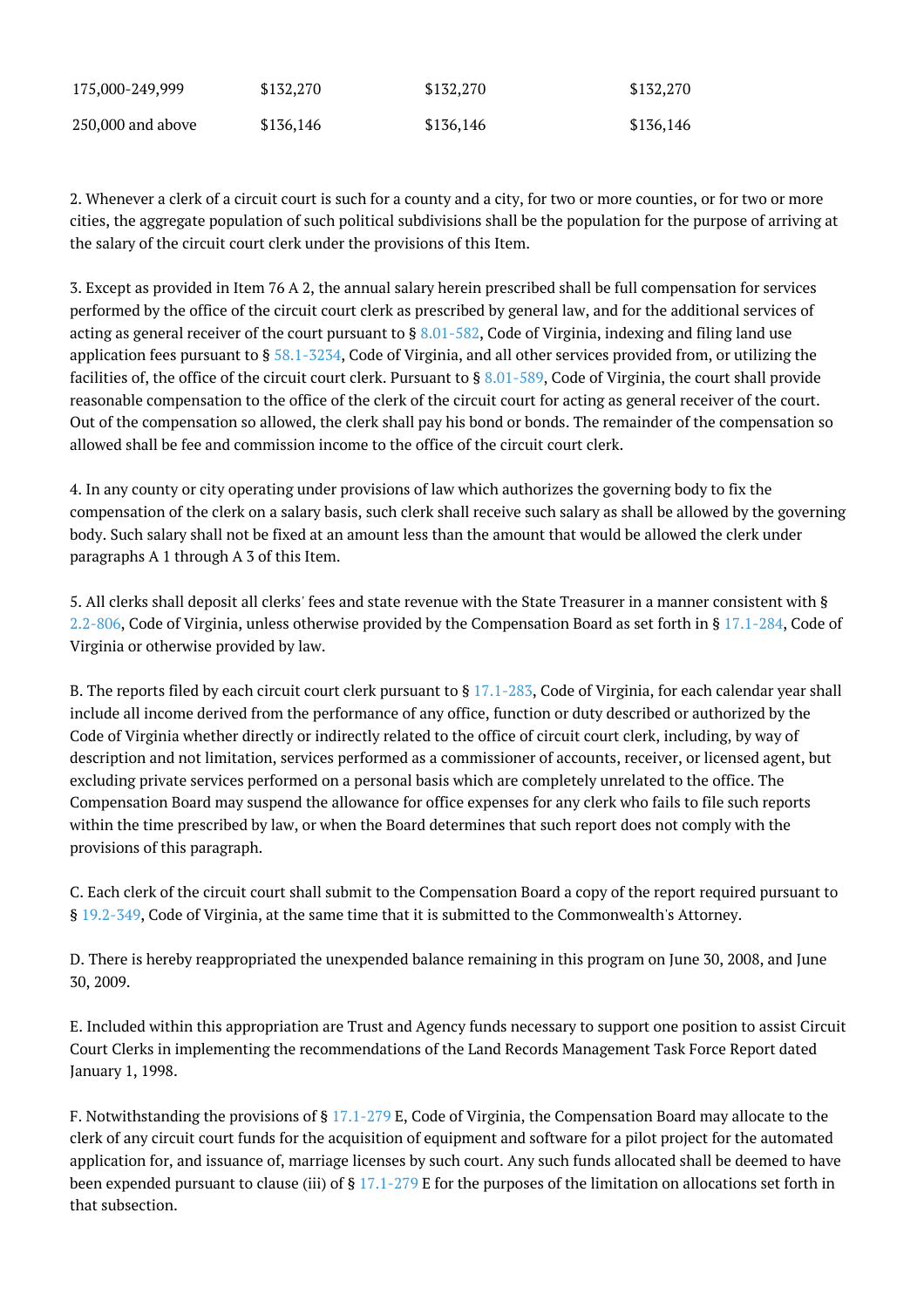G.1. Notwithstanding the provisions of §  $17.1-279$ , Code of Virginia, the Compensation Board may allocate up to \$1,489,213 the first year and \$3,978,426 the second year of Technology Trust Fund moneys for operating expenses in the Clerks' offices.

2. Notwithstanding the provisions of § [17.1-279,](http://law.lis.virginia.gov/vacode/17.1-279/) Code of Virginia, the City of Newport News, whose Circuit Court Clerk's Technology Trust Fund is segregated from the statewide pool pursuant to § [17.1-288](http://law.lis.virginia.gov/vacode/17.1-288/), may allocate up to \$100,000 the first year and \$200,000 the second year of its Technology Trust Fund moneys for operating expenses of the Newport News Circuit Court Clerk's office.

H. Notwithstanding § [17.1-287](http://law.lis.virginia.gov/vacode/17.1-287/), Code of Virginia, any elected official funded through this Item may elect to relinquish any portion of his state funded salary established in paragraph A 1 of this Item. In any office where the official elects this option, the Compensation Board shall ensure the amount relinquished is used to fund salaries of other office staff.

I.1. For audits of Clerks of the Circuit Court completed after July 1, 2004, the Auditor of Public Accounts shall report any internal control matter that could be reasonably expected to lead to the loss of revenues or assets, or otherwise compromise fiscal accountability. The Auditor of Public Accounts will also report on compliance with appropriate law and other financial matters of the Clerks' office.

2. For internal control matters that could be reasonably expected to lead to the loss of revenues or assets, or otherwise compromise fiscal accountability, the Clerk shall provide the Auditor of Public Accounts a written corrective action plan to any such audit findings within 10 business days of the audit exit conference, which will state what actions the clerk will take to remediate the finding. The Clerk's response may also address the other matters in the report. During the next audit, the Auditor of Public Accounts shall determine and report if the Clerk has corrected the finding related to internal control matters that could be reasonably expected to lead to the loss of revenues or assets, or otherwise compromise fiscal accountability.

3. Notwithstanding the provisions of Item 472, paragraph J.1.a., the Compensation Board shall not provide any salary increase to any Circuit Court Clerk identified by the Auditor of Public Accounts who has not taken corrective action for the matters reported above.

J.1. Subject to appropriation by the General Assembly for this purpose, the Compensation Board may implement a Circuit Court Clerks' Career Development Program.

2. Following receipt of a Clerk's certification that the minimum requirements of the Clerks' Career Development Program have been met, and provided that such certification is submitted by Clerks as part of their annual budget request to the Compensation Board by February 1 of each year, the Compensation Board shall increase the annual salary shown in Paragraph A.1. of this Item by 9.3 percent with the salary increase becoming effective on the following July 1 for a 12-month period.

K.1. Subject to appropriation by the General Assembly for this purpose, the Compensation Board may implement a Deputy Clerks of Circuit Courts' Career Development Program.

2. For each Deputy Clerk selected by the Clerk for participation in the Deputy Clerks' Career Development Program, the Compensation Board shall increase the annual salary established for that position by 9.3 percent following receipt of the Clerk's certification that the minimum requirements of the Deputy Clerks' Career Development Program have been met and provided that such certification is submitted by Clerks as part of their annual budget request to the Compensation Board by February 1 of each year.

L. Upon request of the Attorney for the Commonwealth, the Clerk of the Circuit Court shall contemporaneously provide the Attorney for the Commonwealth copies of all documents provided to the Virginia Criminal Sentencing